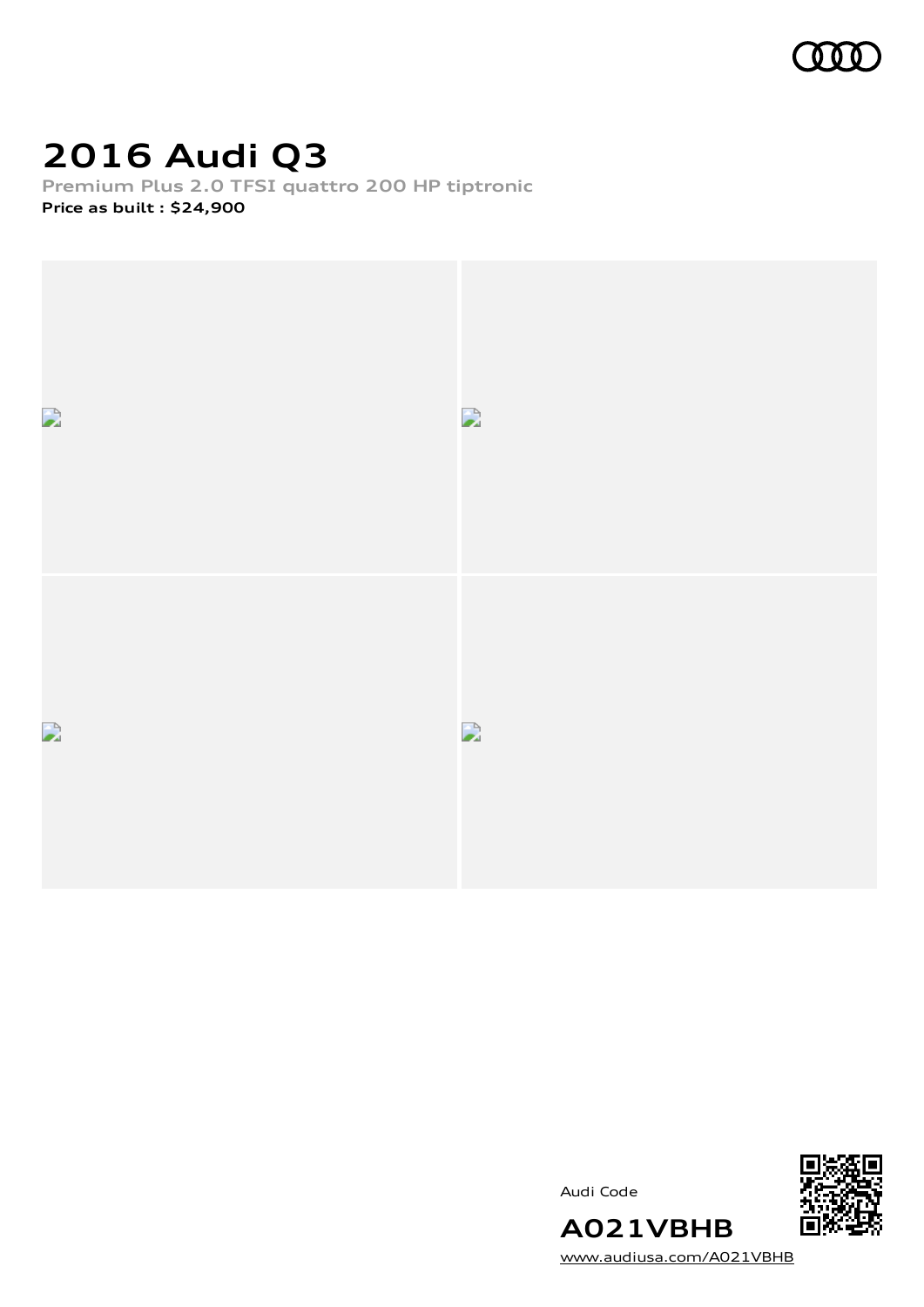## **Summary**

### **Audi 2016 Audi Q3** Premium Plus 2.0 TFSI quattro 200 HP tiptronic

**Price as buil[t](#page-9-0)** \$24,900

#### **Exterior colour**

Brilliant Black

## $\overline{\phantom{a}}$

### **Further Information**

|                 | N٥           |  |
|-----------------|--------------|--|
| Mileage         | 49,274 miles |  |
| Type of vehicle | Used car     |  |

**Warranty**

## **Interior colour**

| Seats     | black        |
|-----------|--------------|
| Dashboard | black        |
| Carpet    | black        |
| Headliner | lunar silver |

#### **Audi Code** A021VBHB

**Your configuration on www.audiusa.com** [www.audiusa.com/A021VBHB](https://www.audiusa.com/A021VBHB)

**Commission number** eae3cbf30a0e09b0721d

### **Technical Specifications**

| Engine type                  | Four-cylinder                                 |
|------------------------------|-----------------------------------------------|
| stroke                       | Displacement/Bore and 1,984/82.5 x 92.8 cc/mm |
| Torque                       | 207 @ 1,700 - 5,000 lb-ft@rpm                 |
| Top track speed              | 130 mph mph                                   |
| Acceleration (0 - 60<br>mph) | 8.2 sec. seconds                              |
| Recommended fuel             | Premium                                       |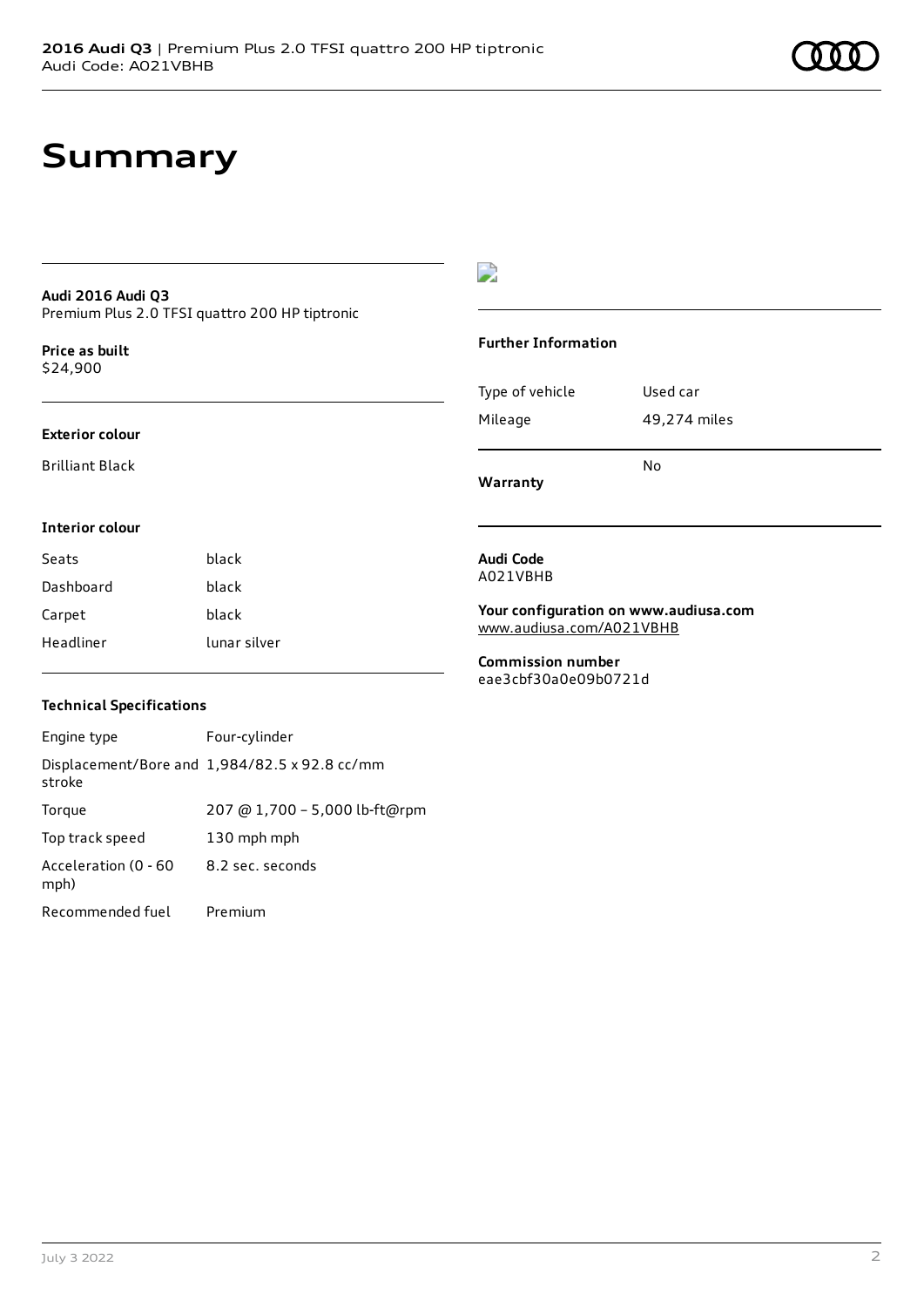# **Equipment**

Brilliant Black

19" 5-double-spoke Offroad design wheels with 255/40 all-season tires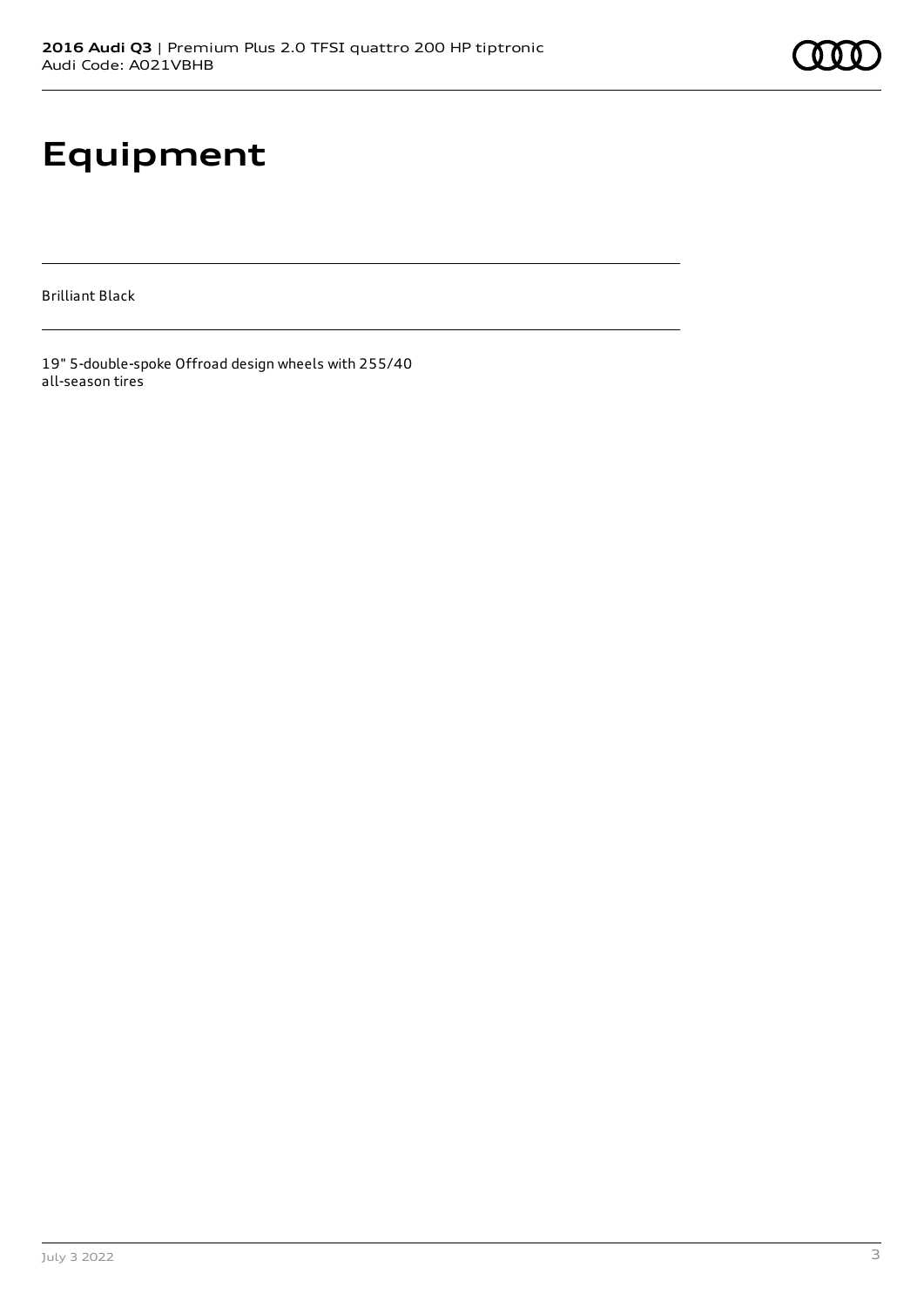## **Standard features**

## **Safety and Security**

| 4UM             | Front passenger airbags with passenger<br>airbag deactivation switch              |
|-----------------|-----------------------------------------------------------------------------------|
| 1 AT            | Electronic stabilisation control (ESC)                                            |
| UH1             | Electromechanical parking brake                                                   |
| 8T <sub>2</sub> | Cruise control with coast, resume and<br>accelerate features                      |
| 7K6             | Tire-pressure monitoring system                                                   |
| 4X3             | Head/thorax side airbags                                                          |
| 8N6             | Light / rain sensor                                                               |
| 413             | Audi advanced key - keyless start, stop and<br>entry                              |
| 3B7             | ISOFIX child seat mounting and Top Tether<br>anchorage point for outer rear seats |

#### **Exterior**

| 0PO             | Dual exhaust outlets                             |
|-----------------|--------------------------------------------------|
| 1 D 8           | Provision for towing bracket                     |
| 6XD             | Power-adjustable heated exterior side<br>mirrors |
| 151             | Car jack                                         |
| 3S1             | Aluminum roof rails                              |
| 5]1             | Rear roof spoiler                                |
| 8IH             | Xenon plus                                       |
| 8Q3             | Automatic headlight leveling                     |
| 8TB             | Rear fog lights                                  |
| HT <sub>2</sub> | 19" 255/40 all-season tires                      |
| 8SL             | LED taillights                                   |
| 4KF             | Privacy glass                                    |
| 47B             | High-gloss package                               |

| <b>Interior</b> |                                                                               |
|-----------------|-------------------------------------------------------------------------------|
| QE5             | Storage package and luggage compartment<br>package                            |
| 3FU             | Panoramic sunroof                                                             |
| 7M <sub>0</sub> | Plastic door sill trims                                                       |
| 6N)             | Light cloth headliner                                                         |
| 9AK             | Automatic dual-zone climate control                                           |
| 4L7             | Auto-dimming interior mirror with compass                                     |
| QQ1             | Illumination for interior door handles, air<br>vent controls, front footwells |
| 1XW             | Three-spoke multifunction steering wheel                                      |
| 6E3             | Front center armrest                                                          |
| 7F <sub>9</sub> | Leather gearshift knob                                                        |
| 4E2             | Electric tailgate/trunk lid release from inside                               |
| 3 NU            | Load-through facility                                                         |
| N1F             | Leather seating surfaces                                                      |
| 4A3             | <b>Heated front seats</b>                                                     |
| 5MF             | Aluminium Satellite inlay                                                     |

### **Infotainment and Driver Assistance**

| UG5             | Hill descent assist                                                               |
|-----------------|-----------------------------------------------------------------------------------|
| UF <sub>7</sub> | Audi music interface                                                              |
| 9VD             | Audi sound system                                                                 |
| 907             | Driver information system                                                         |
| 8DS             | Audi concert radio with ten speakers, single<br>CD player and single SD card slot |
| OH1             | Voice control                                                                     |
| 97X             | Bluetooth <sup>®</sup> wireless technology preparation<br>for mobile phone        |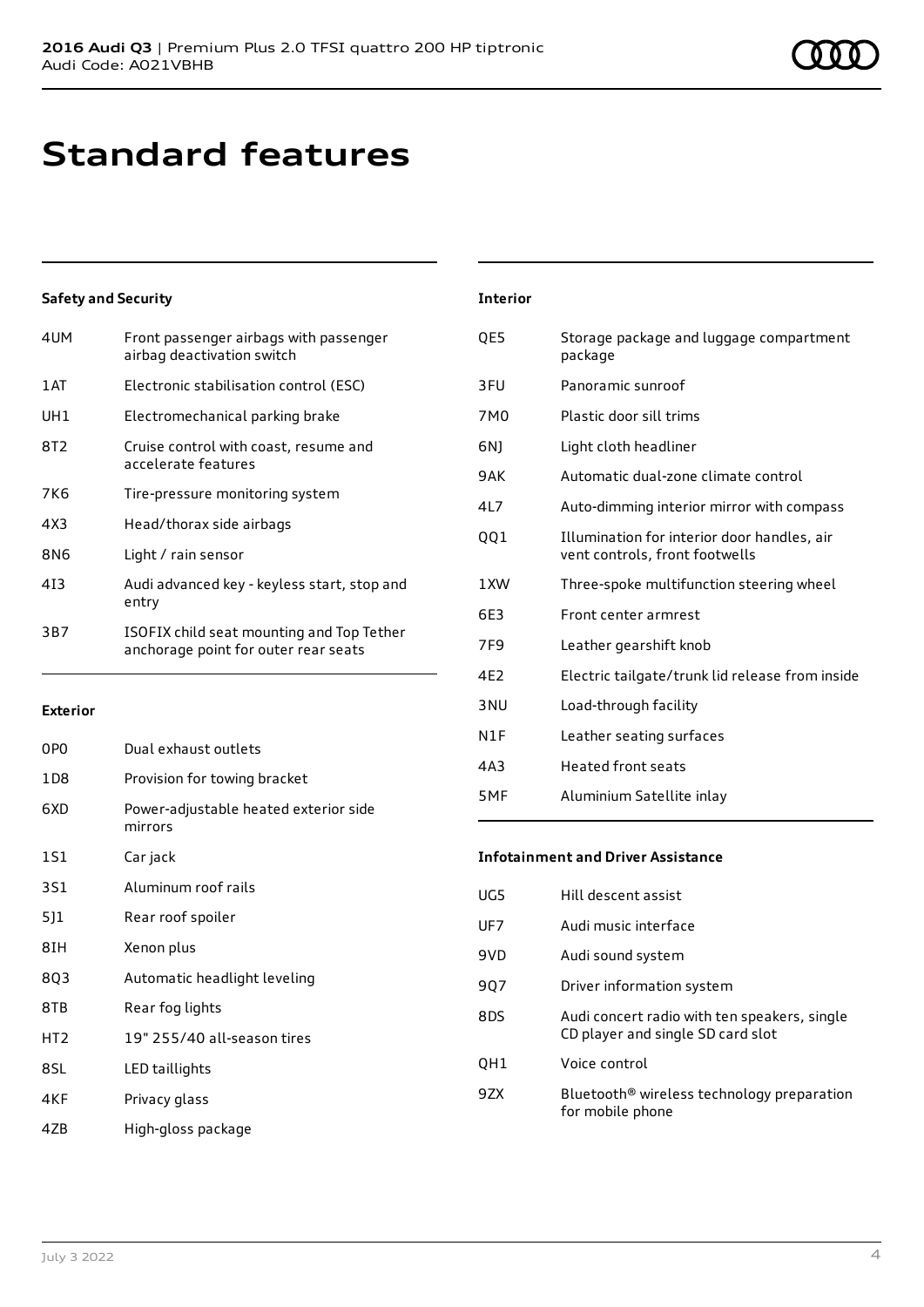## **Dealer remarks**

Located at The Collection Pre-Owned at 1001 NW LeJeune Rd. Miami, FL 33126. Please contact our Pre-Owned Sales Director, William Pena at 305-476-3050 - wpena@thecollection.com , for more information. The Collection Is Not Responsible for Typographical Errors.

2016 Audi Q3 Premium Plus 2.0T Quattro. Finance from 2.99 % up to 60 months.

BUY AND DRIVE WORRY FREE! Own this CARFAX Buyback Guarantee Qualified Q3 today, worry free!

LOADED WITH VALUE!

Comes equipped with: Air Conditioning, Sunroof, Bluetooth, Front Heated Seats.

This Audi Q3 also includes Power Driver's Seat, Clock, Climate Control, Power Passenger Seat, Tachometer, Dual Zone Climate Control, Memory Seat Position, Digital Info Center, Cruise Control, Privacy Glass/Tinted Windows, Power Steering, Telescoping Steering Wheel, Power Windows, Steering Radio Controls, Power Locks, Power Mirrors, Moonroof, Leather Steering Wheel, Leather Shifter, Driver Airbag, ABS Brakes, Fog Lights, Passenger Airbag, Traction Control, Intermittent Wipers, Side Airbags, Dynamic Stability, Keyless Entry, Rear Defogger, Security System, AM/FM, Anti-Theft, CD Player, Subwoofer, Satellite Radio, Rear Spoiler, Rear Wipers, Center Arm Rest, Vanity Mirrors, Rear Fog Lamps, Child Proof Door Locks, Daytime Running Lights, Parking Sensors, Reverse Camera, Side Curtain Airbags, Roll Stability Control, Tire Pressure Monitor, Premium Sound, Carpeted Floor Mats, Overhead Console, Aux. Audio Input, HID Headlamps, Voice Control, Panoramic Roof. Air Conditioning, Climate Control, Dual Zone Climate Control, Cruise Control, Tinted Windows, Power Steering, Power Windows, Power Door Locks, Power Mirrors, Leather Steering Wheel, Leather Shifter, Power Drivers Seat, Power Passenger Seat, Memory Seat Position, Clock, Tachometer, Digital Info Center, Telescoping Steering Wheel, Steering Wheel Radio Controls, Sunroof, Moonroof, Driver Airbag, Passenger Airbag, Side Airbags, Keyless Entry, Security System, ABS Brakes, Traction Control, Dynamic Stability, Rear Defogger, Fog Lights, Intermittent Wipers, AM/FM, CD Player, Anti-Theft, Aluminum Wheels, Leather Interior Surface, 4-Wheel Disc Brakes, Adjustable Steering Wheel, Auto-Dimming Rearview Mirror, Automatic Headlights, Auxiliary Audio Input, Back-Up Camera, Bluetooth Connection, Brake Actuated Limited Slip Differential, Brake Assist, Bucket Seats, Cargo Shade, Child Safety Locks, Daytime Running Lights, Driver Adjustable Lumbar, Driver Air Bag, Driver Illuminated Vanity Mirror, Driver Vanity Mirror, Engine Immobilizer, Floor Mats, Front Head Air Bag, HID headlights, Headlights-Auto-Leveling, Heated Front Seat(s), Integrated Turn Signal Mirrors, MP3 Player, Panoramic Roof, Pass-Through Rear Seat, Passenger Adjustable Lumbar, Passenger Illuminated Visor Mirror, Passenger Vanity Mirror, Power Driver Seat, Rain Sensing Wipers, Rear Bench Seat, Rear Head Air Bag, Rear Parking Aid, Rear Spoiler, Requires Subscription, Satellite Radio, Temporary Spare Tire, Tire Pressure Monitor, Tires - Front Performance, Tires - Rear Performance, Turbocharged Aux. Audio Input, Bluetooth, Carpeted Floor Mats, Center Arm Rest, Child Proof Door Locks, Daytime Running Lights, Front Heated Seats, HID Headlamps, Overhead Console, Panoramic Roof, Parking Sensors, Premium Sound, Rear Fog Lamps, Rear Spoiler, Rear Spoiler, Rear Wipers, Reverse Camera, Roll Stability Control, Side Curtain Ai...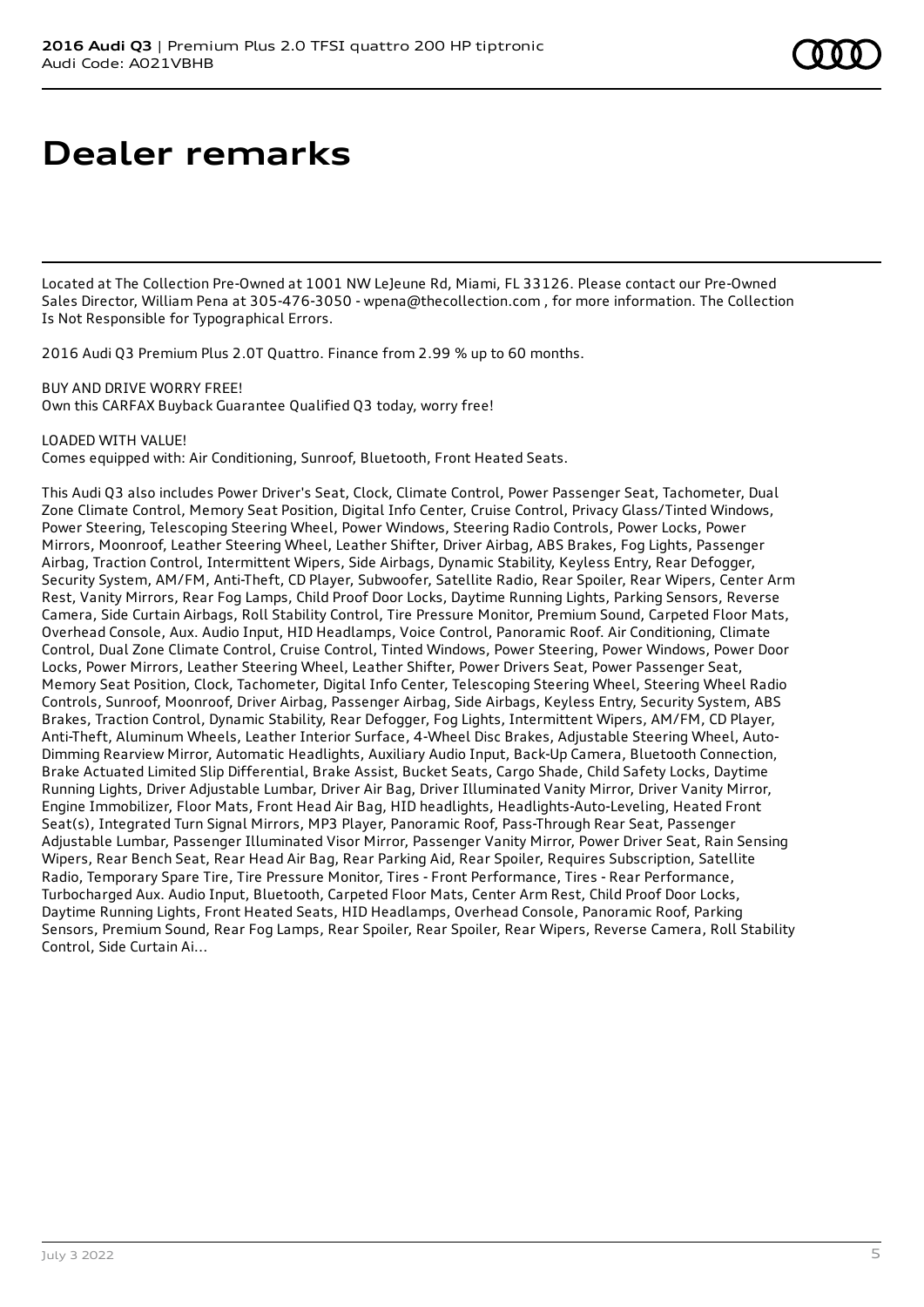# **Technical Specifications**

**Engineering | Performance**

July 3 2022 6

| Engine type                                 | Four-cylinder                                                                                            | Steering type                   | Electromechanical power steering                                  |
|---------------------------------------------|----------------------------------------------------------------------------------------------------------|---------------------------------|-------------------------------------------------------------------|
| Acceleration (0 - 60<br>mph)                | 8.2 sec. seconds                                                                                         | Turning diameter, curb- 38.7 ft | system                                                            |
| Engine block                                | Cast-iron                                                                                                | to-curb                         |                                                                   |
| Induction/fuel injection Turbocharged/TFSI® |                                                                                                          | Steering ratio                  | 16.4:1                                                            |
| Cylinder head                               | Aluminum-alloy                                                                                           |                                 |                                                                   |
| Horsepower                                  | 200 @ 5,100 - 6,000 @ rpm                                                                                | Suspension                      |                                                                   |
| stroke                                      | Displacement/Bore and 1,984/82.5 x 92.8 cc/mm                                                            | Front axle<br>Rear axle         | MacPherson strut front suspension                                 |
| Top track speed                             | 130 mph mph                                                                                              |                                 | Four-link rear suspension                                         |
| Torque                                      | 207 @ 1,700 - 5,000 lb-ft@rpm                                                                            |                                 |                                                                   |
| Valvetrain                                  | 16-valve DOHC                                                                                            | <b>Brakes</b>                   |                                                                   |
|                                             |                                                                                                          | Front brakes                    | 12.3 (ventilated disc) in                                         |
| Transmission   Drivetrain                   |                                                                                                          | Rear brakes                     | 11.1 (solid disc) in                                              |
| Gear ratios: 6th                            | 0.688                                                                                                    |                                 |                                                                   |
| Gear ratios: Final Drive                    | <b>NA</b>                                                                                                | <b>Body</b>                     |                                                                   |
| Gear ratios: 4th                            | 1.164                                                                                                    | Material                        | Fully galvanized steel unibody with                               |
| Transmission                                | Six-speed Tiptronic <sup>®</sup> automatic<br>transmission with quattro <sup>®</sup> all-<br>wheel drive | Corrosion protection            | aluminum hood and tailgate<br>Multistep anti-corrosion protection |
| Gear ratios: 5th                            | 0.860                                                                                                    | <b>Warranty   Maintenance</b>   |                                                                   |
| Gear ratios: 2nd                            | 2.303                                                                                                    |                                 |                                                                   |
| Gear ratios: 3rd                            | 1.556                                                                                                    | Warranty                        | 4-year/50,000-mile new vehicle<br>limited warranty                |
| Gear ratios: Reverse                        | 3.422                                                                                                    | Maintenance                     | 12-month/5,000-mile (whichever                                    |
| Gear ratios: 1st                            | 3.949                                                                                                    |                                 | occurs first) NO CHARGE first                                     |

**Steering**

scheduled maintenance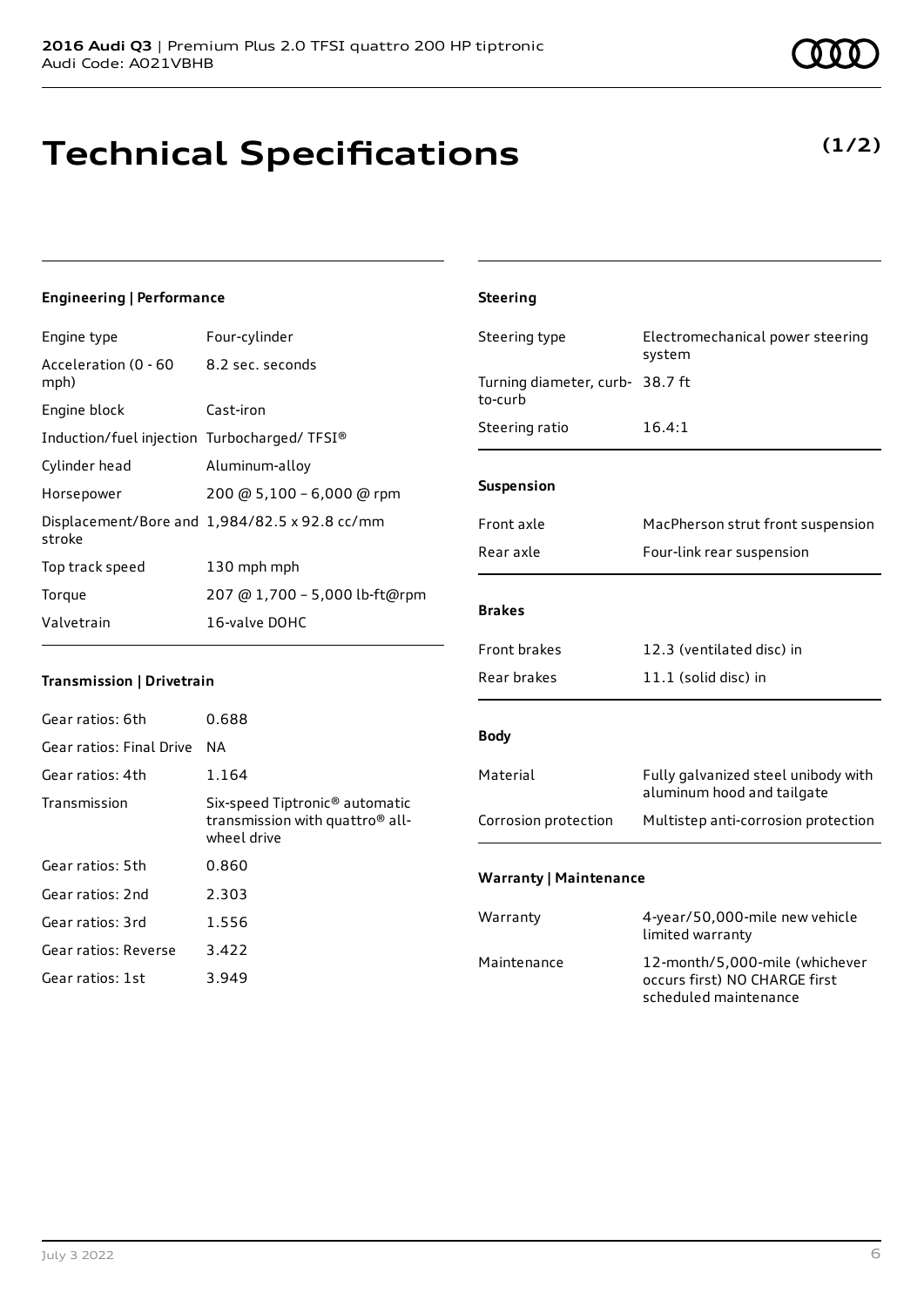## **Technical Specifications**

### **Exterior Measurements**

| Height                           | 62.6 in   |
|----------------------------------|-----------|
| Overall width without<br>mirrors | $72.1$ in |
| Length                           | 172.8 in  |
| Wheelbase                        | 102.5 in  |
| Drag coefficient                 | 0.32 Cw   |
| Overall width with<br>mirrors    | 79.5 in   |
| Track rear                       | $61.2$ in |
| <b>Track front</b>               | $61.1$ in |
| Curb weight                      | 3,682 lb  |

### **Interior measurements**

| Seating capacity                          | 5                      |
|-------------------------------------------|------------------------|
| Shoulder room, rear                       | 53.6 in                |
| Head room with front<br>sunroof           | 37.0 in                |
| Leg room, rear                            | $31.1$ in              |
| Shoulder room, front                      | 55.8 in                |
| Head room with rear<br>sunroof            | 37.4 in                |
| Leg room, front                           | 40.0 in                |
| Cargo volume, rear<br>seatbacks up/folded | 16.7/48.2 cu ft, cu ft |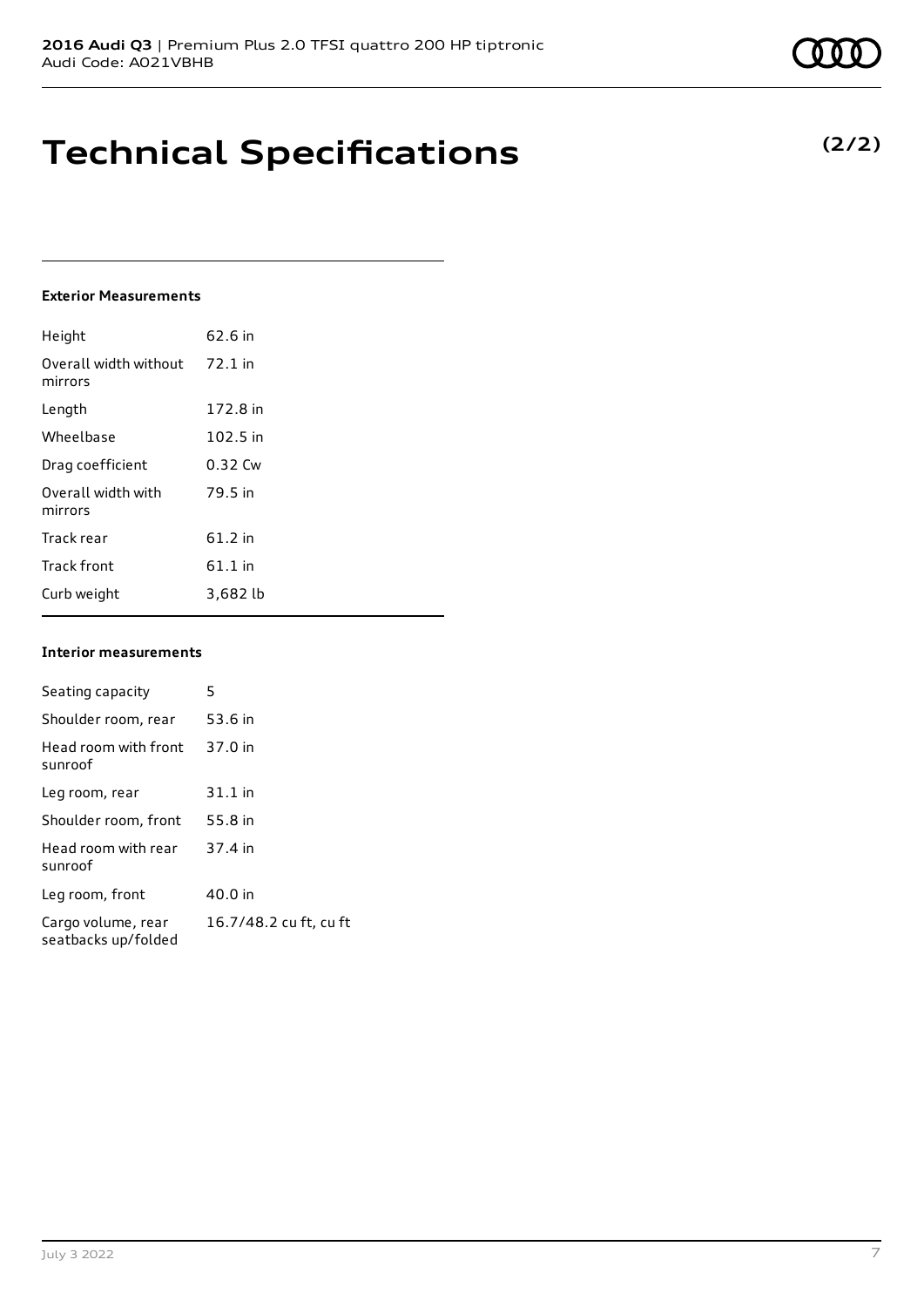## **Consumption- and emission**

### **Consumption by NEDC**

| urban       | 20 mpg   |
|-------------|----------|
| extra-urban | 28 mpg   |
| combined    | $23$ mpg |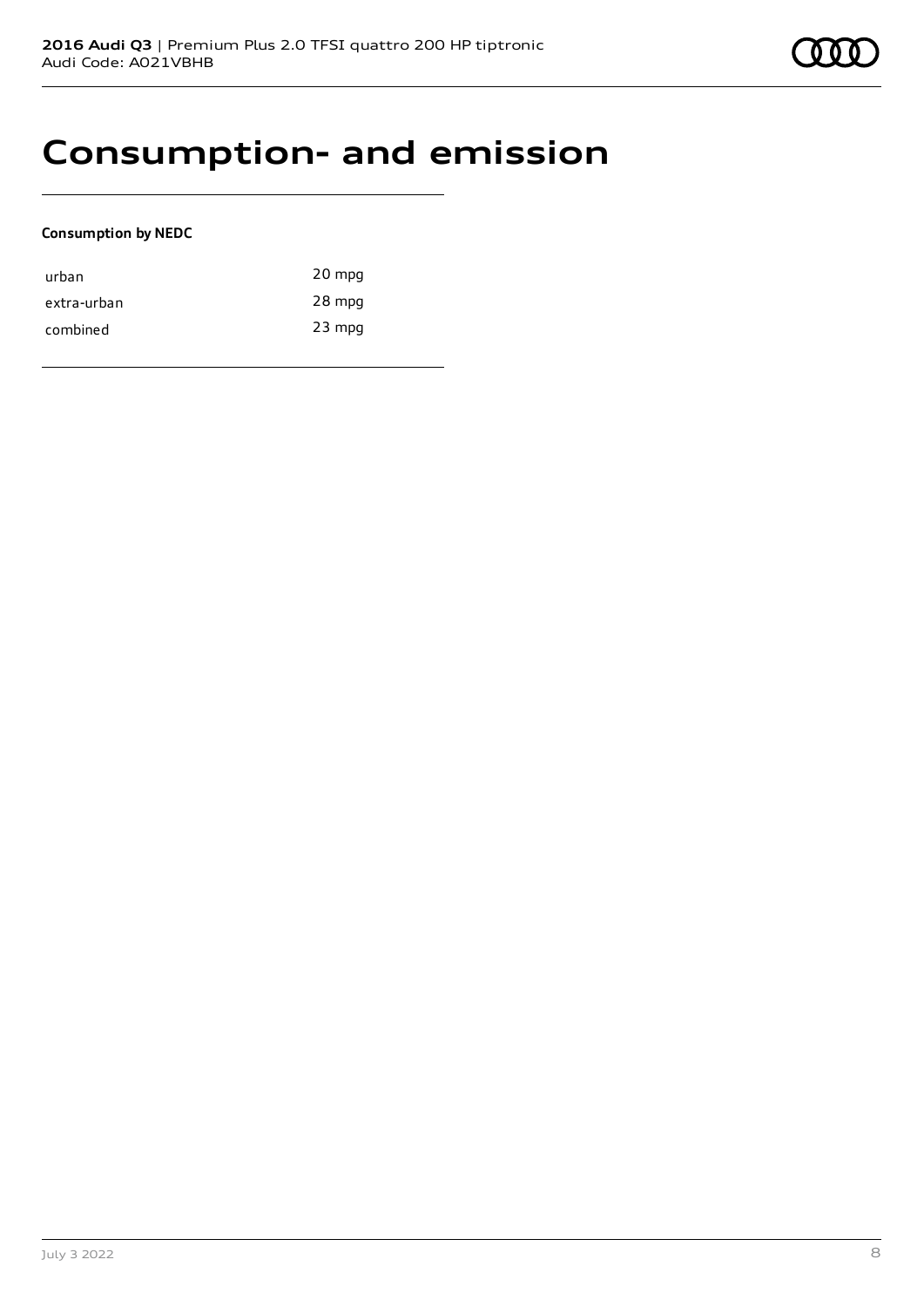## **Contact**

Dealer **The Collection Audi**

200 Bird Rd 33146 Coral Gables FL

Phone: +13054445555 FAX: 7869245511

www: [https://www.thecollectionaudimiami.com](https://www.thecollectionaudimiami.com/)